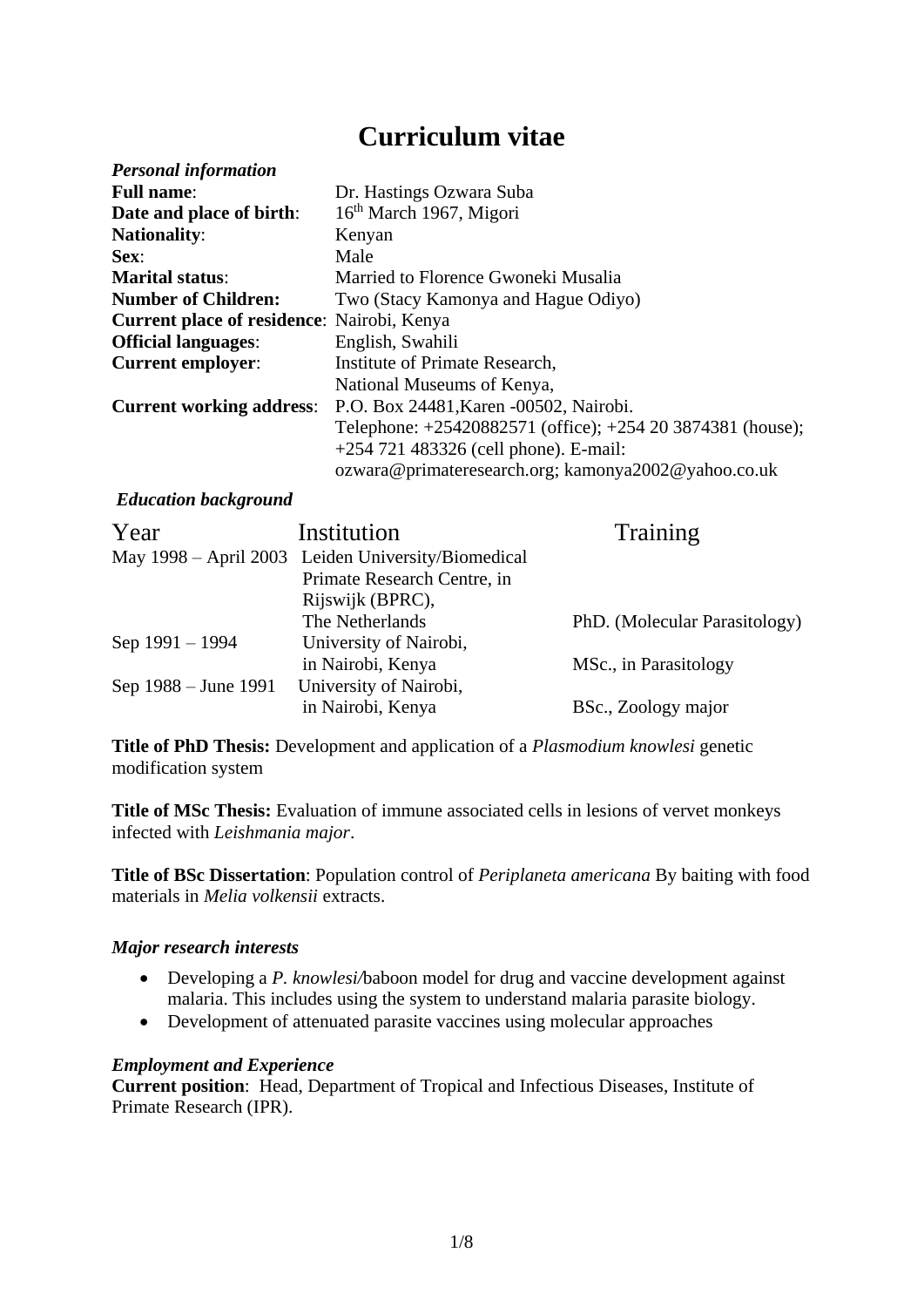| <b>Previous positions:</b> |                               |                                  |
|----------------------------|-------------------------------|----------------------------------|
| Year                       | Institution                   | <b>Function</b>                  |
| Feb 2005 to Present        | <b>IPR</b>                    | <b>Senior Research Scientist</b> |
| May 2003 to Jan 2005       | <b>IPR/Biomedical Primate</b> |                                  |
|                            | <b>Research Centre (BPRC)</b> | Postdoctoral scientist           |
| August 1996 – 2004         | IPR, in Nairobi, Kenya        | Research scientist               |
| May 1998 – April 2003      | BPRC in Rijswijk, Holland     | Ph.D. student                    |
| July 1997- April 1998      | BPRC in Rijswijk, Holland     | Guest scientist                  |
| May - August 1996          | BPRC, in Rijswijk, Holland    | Guest scientist                  |
| 1994 – April 1996          | IPR in Nairobi, Kenya         | Postgraduate research assistant  |
| Dec 1990 – May 1991        | University of Nairobi,        |                                  |
|                            | Kenya                         | Research assistant               |

## *Administrative and Professional Responsibilities*

- Head, Department of Tropical and Infectious Diseases, IPR (Since 2007).
- Chairman Scientific sub committee of the Local Organizing Committee, Africa Network for Drugs and Diagnostics Initiative (ANDI), 3rd Internationals Conference, Nairobi Kenya
- Chairman IPR scientific committee for IPR 1960-2010 Golden jubilee celebrations
- Member, Radiation Protection Board, Radioactive Waste Management committee, Ministry of Health Headquarters (2006 – 2009).
- Member, National Museums of Kenya ISO 9000 implementation committee.
- Member, National Museums of Kenya Human Resource Development committee.
- Chairman Memorandum of Understandings Committee, Institute of Primate Research
- East African Representative, International Biomedical Research Centre (IBRIA).
- External examiner to the Department of Biochemistry, Universities of Nairobi (5 thesis), Jommo Kenyatta (1), Kenyatta (1) and Egerton (1 thesis).
- Supervisor of 2 PhD students, 10 MSc students and 10 undergraduate students from University of Nairobi, Egerton and Kenyatta Universities in Kenya.
- Moderator of Postgraduate examinations University of Nairobi
- Current Secretary of the Institutional Review Committee of IPR (2005 2011).
- Chairman IPR scientific conference organizing committee 2007.

## *Research grants (as Principal Investigator): completed and ongoing*

- November 2009 to October 2010. WHO/TDR/MIM grant (\$70000) to characterise placental malaria in baboons.
- November 2007 to March 2009. WHO/TDR/MIM grant (\$ 84000) to characterise placental malaria in baboons.
- November 2005 to March 2007. WHO/TDR/MIM grant (\$ 35000) to characterise placental malaria in baboons.
- May 2003 to May 2005, WOTRO/NWO postdoctoral grant ( $\epsilon$  63000) to characterize transgenic expression of host cytokines in *P. knowlesi*.
- April 2003 to February 2004, Re-entry grant ( $\epsilon$  4000).
- May 1998 to April 2003, WOTRO PhD grant ( $\epsilon$ 56000) for PhD studies at Leiden University.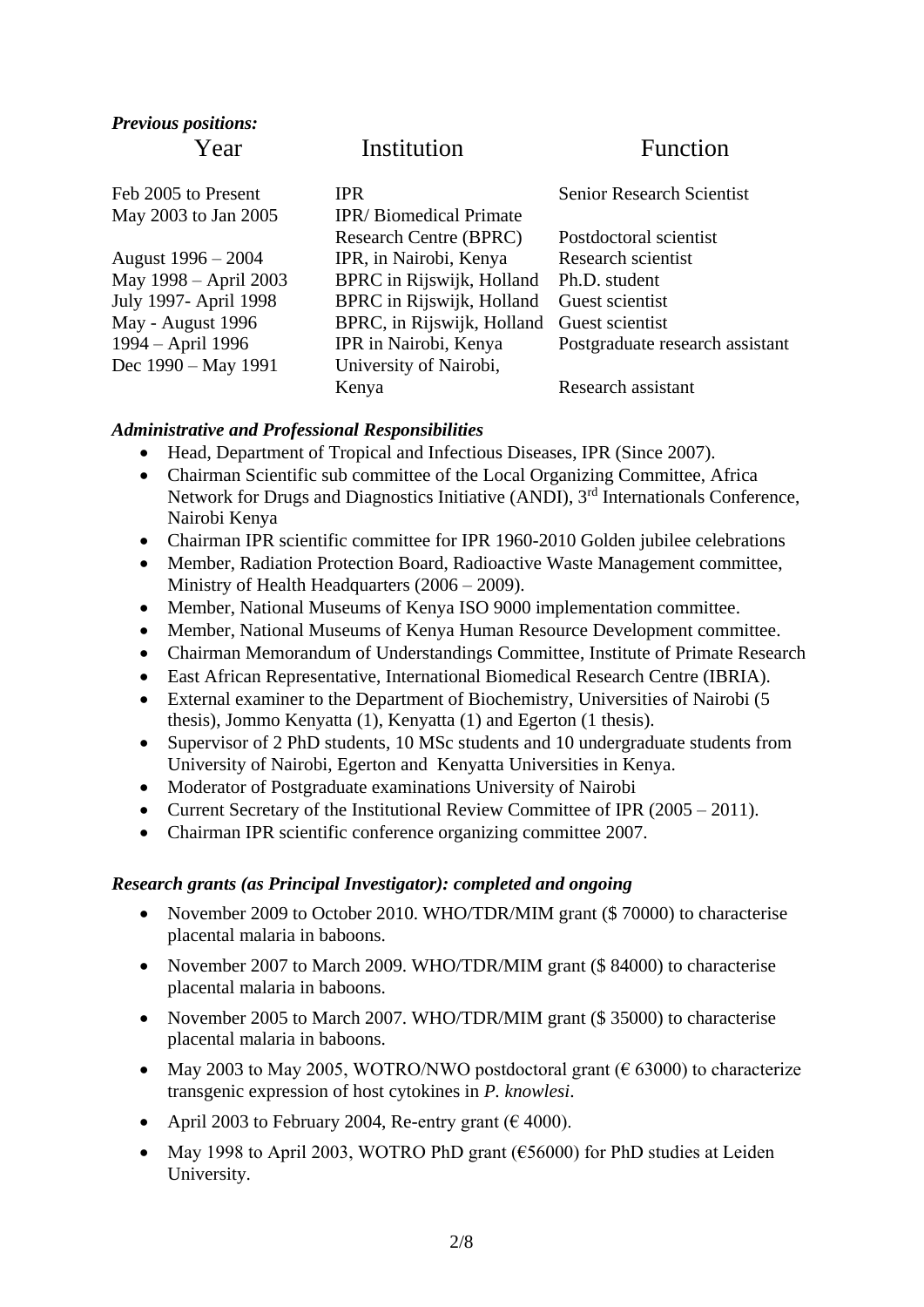# *Research grants as Co-PI*

- March 2010 to March 2011: Grand Challenges with Dr. Thomas Egwang as PI. (\$100,000).
- June 2010 to May 2012. National Council for Science and Technology of Kenya Women researchers grant to Dr. Michael Gicheru for parasitological characterization of Tungiasis. (\$ 27,000)
- March 2010 to February 2012. National Council for Science and Technology of Kenya Women researchers grant to Professor Anastacia Guantai for in vivo pharmacological characterisation of candidate antimalarials. (\$ 20,000)
- March 2010 to March 2012. National Council for Science and Technology of Kenya Women researchers grant to my PhD student for characetrisation of congenital malaria in malaria infected baboons. (\$ 20,000)
- January 2008 to December 2008. WHO/TDR, Research Capacity strengthening grant (\$35000)
- October 2007 to December Feb 2010. John Hopkins University study to characterise malaria vaccines in baboons. (\$72,000)
- September 2007 to 2008. European Union through the AntiMal programme to determine safety and efficacy of new malaria drugs in baboons. (\$100,000 to be shared between IPR and Welcome Trust Kilifi).
- January 2008 to December 2010. World Bank through Uganda government to develop malaria vaccines between Molecular biology laboratories in Uganda (PI) and IPR (co-PI) in Kenya. (\$800,000).
- September 2008-2012: Co-infections between schistosomiasis and Malaria. Dr. Thomas Kariuki (PI) and myself (co-PI). NIH of \$300,000 for 4 years.

# *Workshops attended*

- 1. National Council for Science and Technology and United Nations Scientific and Cultural Organization (UNESCO) training workshop on National Bioethics Committee. 22-26 Nov 2010. Nairobi, Kenya.
- 2. National Council for Science and Technology and United Nations Scientific and Cultural Organization (UNESCO) training workshop on National Bioethics Committee. 16-18 November 2009. Sarova Lion Hill. Nakuru Kenya.
- 3. United Nations Scientific and Cultural Organization (UNESCO) workshop on domestication of International declaration on bioethics and human rights. MultiMedia University of Kenya. 2009
- 4. ISO internal auditors training course. Jumuia Conference Centre Limuru. 2008.
- 5. ISO standards and Performance Appraisal Systems Training Workshop for Heads of Departments.  $5<sup>th</sup> - 7<sup>th</sup>$  June, 2007. Garden Hotel, Machakos.
- 6. Wellcome Trust Advanced Courses: Working with Pathogen Genomes, 11-14 December 2006. KEMRI-Wellcome Trust Research Programme, Kilifi, Kenya.
- 7. UNICEF/UNDP/World Bank/WHO Special Programme for Research and Training in Tropical Diseases (TDR) Train the trainer workshop on Effective project planning In Biomedical Research, 23-26 May 2006, Dimesse Sisters, Nairobi, Kenya.
- 8. UNICEF/UNDP/World Bank/WHO Special Programme for Research and Training in Tropical Diseases (TDR) workshop on Effective project planning In Biomedical Research, 21-25 March 2006, Trypanosomiasis Research Centre, Nairobi, Kenya.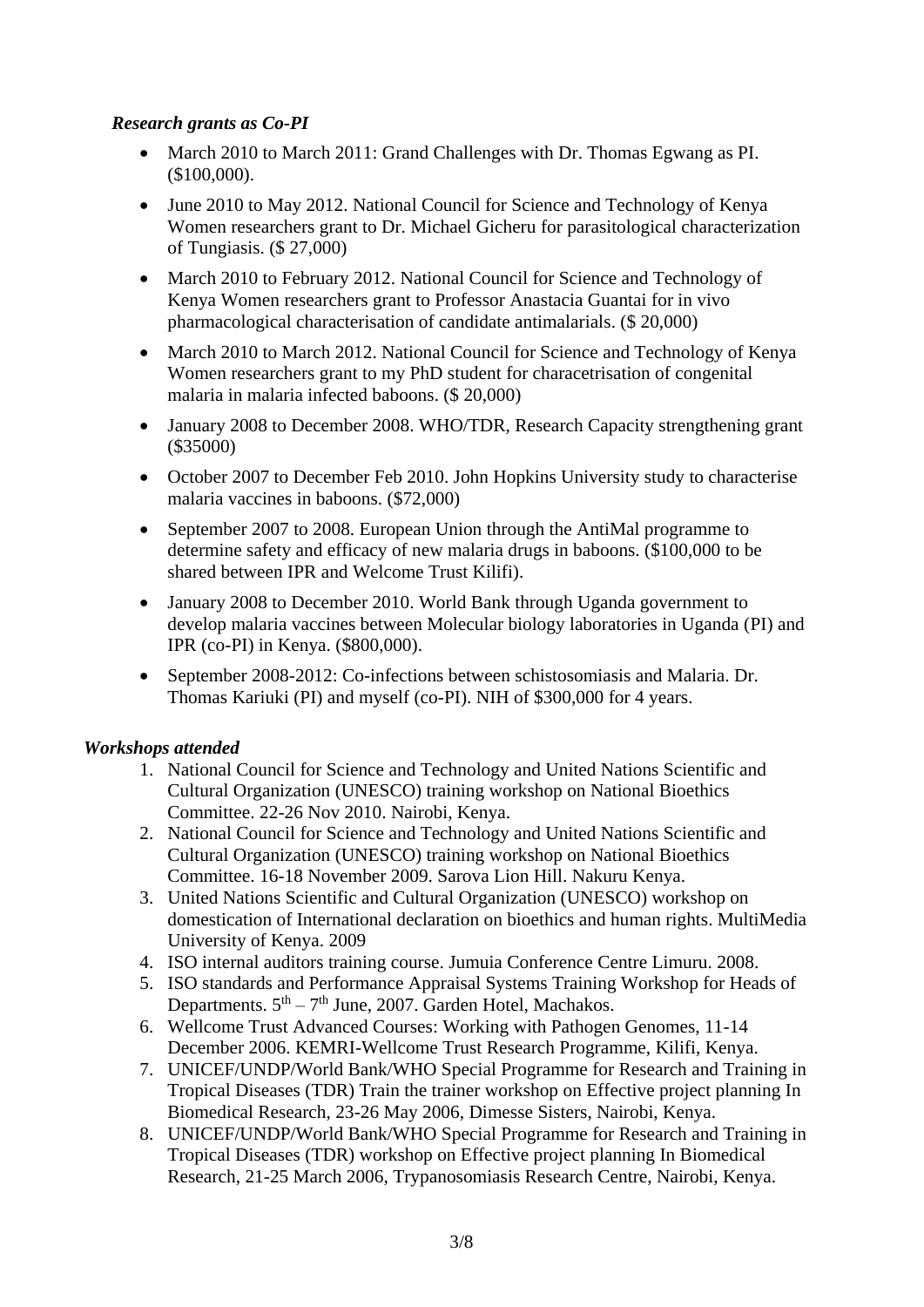- 9. African Malaria Network Trust (AMANET) workshop on molecular biology of malaria vaccine development, 9-11 November 2005, Prestige Palaice Hotel, Younde, Cameroon.
- 10. HHMI/EMBO/TDR practical course on Functional Genomics of malaria parasites; International Centre for Genetics Engineering and Biotechnology, New Delhi, October 9-18, 2005.
- **11.** Access to Global Online Research in Agriculture (AGORA)/ Health InterNetwork Access to Research (HINARI) training workshop under leadership of Food and Agricultural Organisation (FAO), World Health Organisation, in partnership with Cornell University's Albert R. Mann Library and Rockefeller Foundation. April 26- 28, International Livestock research Institute, Nairobi, Kenya.
- 12. African Malaria Network Trust (AMANET) Workshop on "Malaria Vaccinology in Developing Countries" 14-18 March 2005, Bagamoyo, Tanzania
- 13. WHO/MIM/TDR Proposal Finalization Workshop, Entebbe, Uganda: 25-29 October 2004.
- 14. WHO/TDR/South-South Initiative Workshop, Accra, Ghana from 19-21 August 2004.

# *Workshops facilitated*

- 1. 3 rd International Course for Integrative and Organ Systems Pharmacology (IOSP) Africa Initiative. School of Pharmacy, University of Nairobi, Nairobi. $10^{th} - 13^{th}$  May 2010.
- 2. Proposal development and fundraising skills for researchers and heritage managers. Kenya Institute of Education, Nairobi.  $6<sup>th</sup>$  to  $9<sup>th</sup>$  April 2010.
- 3. WHO/TDR skill building course for Effective Project Planning and Evaluation in Biomedical Research, Train the Trainer Course at National Museums of Kenya, Nairobi, 20-23 March 2009.
- 4. WHO/TDR skill building course for Effective Project Planning and Evaluation in Biomedical Research. Kenya Agricultural Research Institute - Trypanosomiasis Research Centre (KARI-TRC),  $22<sup>th</sup> - 25<sup>st</sup>$  April 2008.
- 5. WHO/TDR skill building course for Effective Project Planning and Evaluation in Biomedical Research, Train the Trainer Course at National Institute for Medical Research, Lagos-Nigeria, 20-23 November, 2007.
- 6. WHO/TDR skill building course for Effective Project Planning and Evaluation in Biomedical Research. Institute of Primate Research,  $24<sup>th</sup> - 27<sup>th</sup>$  July 2007.
- 7. **Member of the organizing team and facilitator**: International Training Workshop on Ethical Considerations & Biomedical Use of Non Human Primates For Research in Tropical Diseases. Sponsored by WHO-TDR/South-South Initiative/ United Nations University-UNU-BIOLAC and National Museums of Kenya. Held at IPR, June 18-27, 2007.
- 8. WHO/TDR skill building course for Effective Project Planning and Evaluation in Biomedical Research. Kenya Agricultural Research Institute - Trypanosomiasis Research Centre (KARI-TRC),  $28<sup>th</sup> - 31<sup>st</sup>$  May 2007.
- 9. Forgaty-International Brain Research Organisation (IBRO) Course in Neurosciences "Neuroimmunology and Infectious Diseases of the Brain". ICIPE, Duduville, Nairobi, Kenya, 22-25 May, 2007.
- 10. UNICEF/UNDP/World Bank/WHO Special Programme for Research and Training in Tropical Diseases (TDR) workshop on Effective project planning In Biomedical Research, 23-27 October 2006, Institute of Primate Research, Nairobi, Kenya.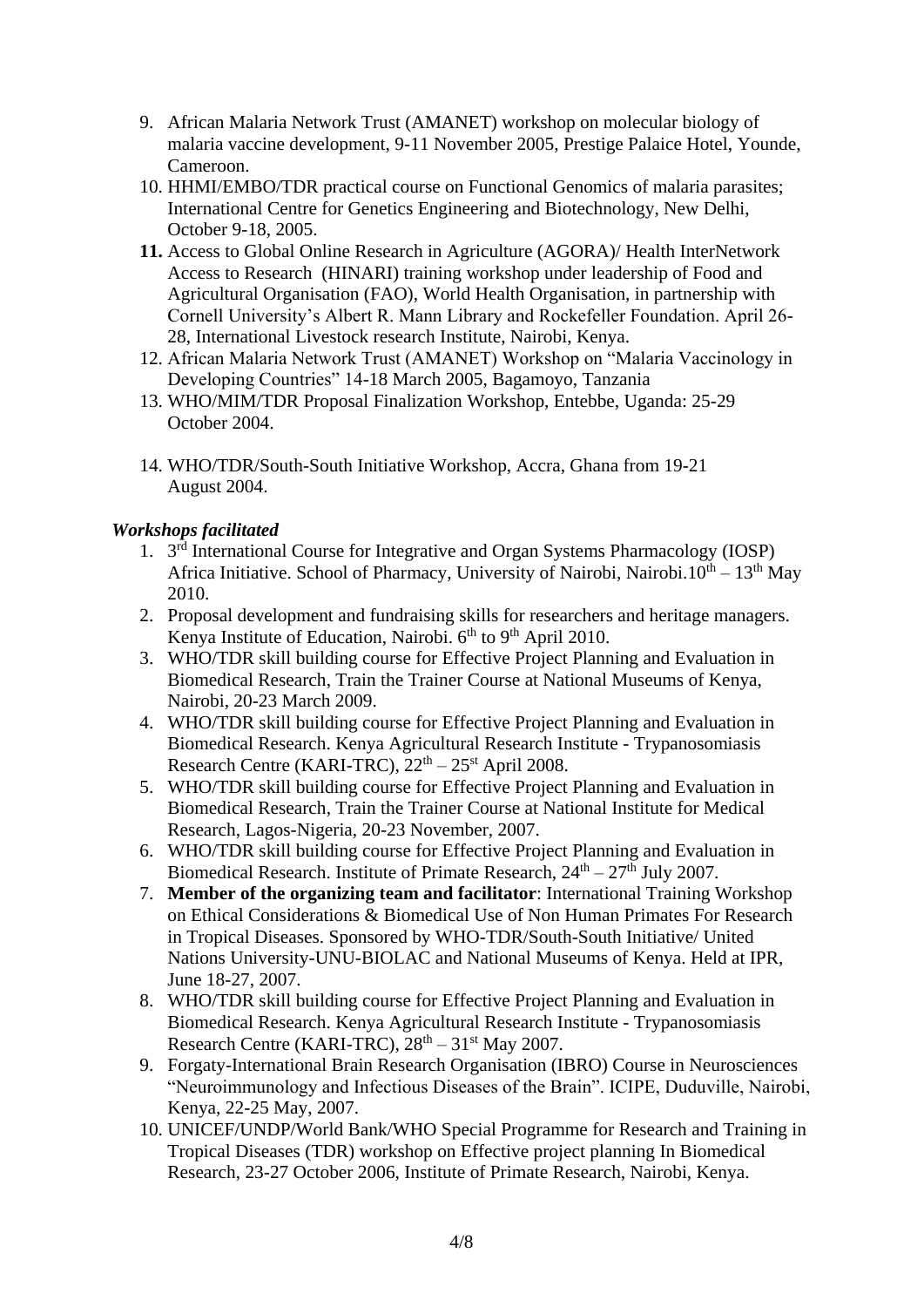11. UNICEF/UNDP/World Bank/WHO Special Programme for Research and Training in Tropical Diseases (TDR) workshop on Effective project planning In Biomedical Research, 5-9 September 2006, Trypanosomiasis Research Centre, Kenya Agricultural Research Institute (KARI), Nairobi, Kenya.

## *Abstracts at international scientific meetings*

- 1. Hastings Ozwara, Faith Onditi, Mustafa Barasa, Onkoba Nyamongo, Ayisi John Gilbert, Idle Omar Farah, Chris King and Julie Moore. Baboon model for malaria in pregnancy. 59th American Society for Tropical Medicine and Hygiene (ASTMH) annual Conference, 2-7 November 2010, Atlanta, USA
- 2. Maina Ichagichu, Hastings Ozwara, Thomas Kariuki, Maina Ngotho and Alexis Nzila. Preclinical evaluation of methotrexate in baboons. 3<sup>rd</sup> African Network for Drugs and Diseases Initiative (ANDI) high level forum and conference, 10-13 November 2010, United Nations Office, Nairobi Kenya
- 3. Faith Onditi, Mustafa Barasa, Onkoba Nyamongo, Ayisi John Gilbert, Idle Omar Farah, Julie Moore and Hastings Ozwara. Characteristics of placental malaria in baboons. International Biomedical Research Conference "Translating non-human primate studies into clinical benefits for humans". 6-8 July 2010. Nairobi, Kenya
- 4. Maina Ichagichu, Hastings Ozwara, Thomas Kariuki, Maina Ngotho and Alexis Nzila. Preclinical evaluation of methotrexate in baboons. 5<sup>th</sup> MIM Pan African Conference, 2-6 November 2009. Nairobi Kenya.
- 5. Nyakundi R, Maamun J, Akinyi M, Onkoba N, Mulei I, Malhotra I, King C, Ozwara H and Kariuki T. Effect of Chronic Schistosomiasis on Severe Malaria in a Primate Model. 5th MIM Pan African Conference, 2-6 November 2009. Nairobi Kenya.
- 6. Hastings Ozwara, Faith Onditi, Mustafa Barasa, Onkoba Nyamongo, Ayisi John Gilbert, Idle Omar Farah and Julie Moore. Placental malaria in baboons as a model for understanding parasite sequestration and underlying pathology.  $5<sup>th</sup>$  MIM Pan African Conference, 2-6 November 2009. Nairobi Kenya.
- 7. Placental malaria in the baboon model: high sequestration of parasites in the placenta is accompanied by low peripheral infection. Presented at European Science Foundation conference (Infectious Diseases from Basic to Translational Research). 4- 9 April 2009. The Cape Winelands, South Africa.
- 8. Challenges facing researchers in Africa. Meeting of the MIM/TDR Taskforce on Malaria Research Capability Strengthening in Africa. Addis Ababa, Ethiopia, 9-14 March 2008.
- 9. Placental Malaria in the Baboon Model: High sequestration of parasites in the placenta is accompanied by low peripheral infection. The Royal Society of Tropical Medicine and Hygiene (RSTMH) conference, at the Queen Elizabeth II Conference Centre, London, UK, 13-15 September 2007.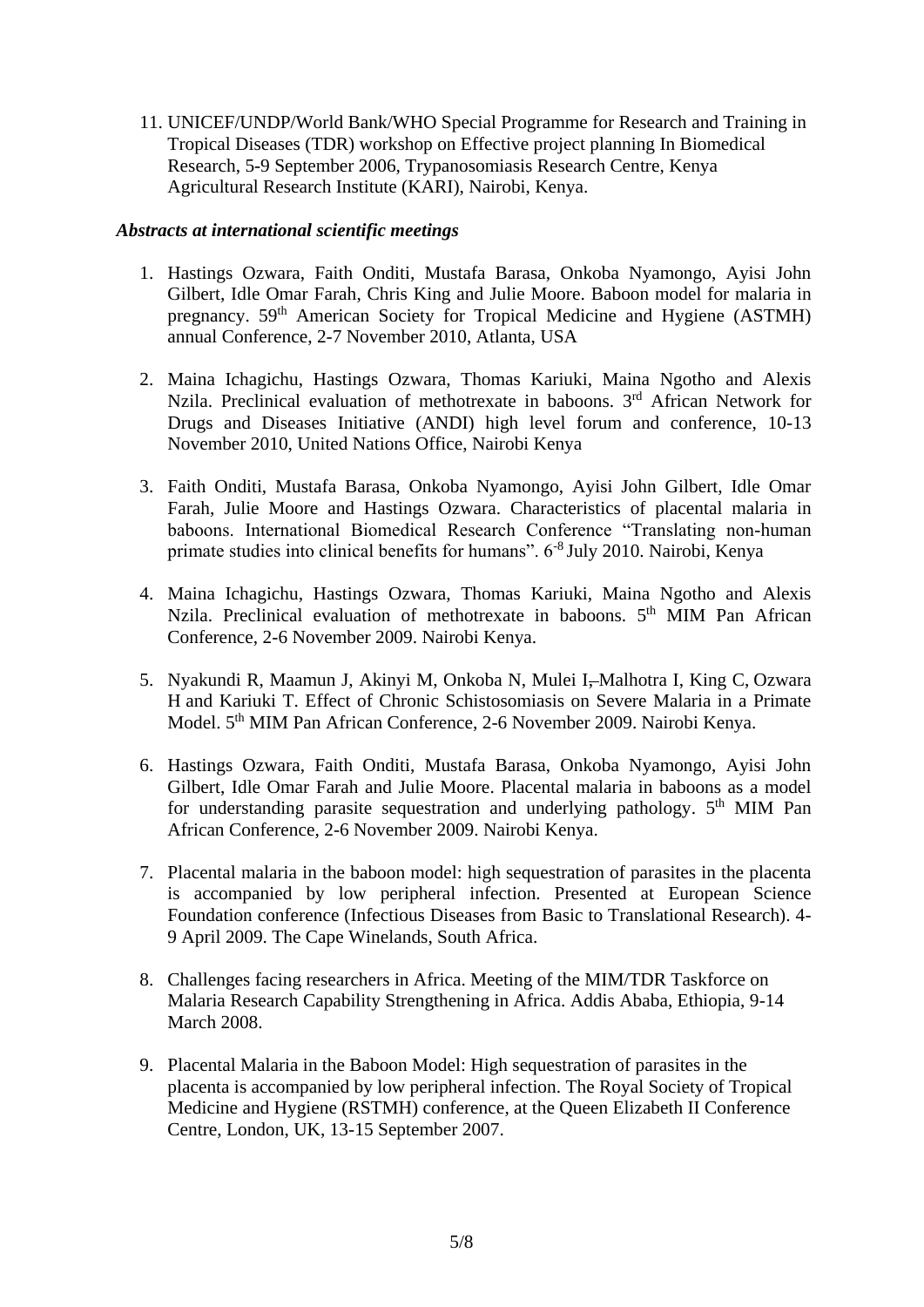- 10. Placental Malaria in the Baboon Model: High sequestration of parasites in the placenta is accompanied by low peripheral infection. The Malaria vaccines for the world conference, London, UK, 17-19 September 2007.
- 11. Placental malaria in baboons infected with Plasmodium knowlesi. Meeting of the MIM/TDR Taskforce on Malaria Research Capability Strengthening in Africa & An Informal Consultation on Malaria Research Capacity Needs. Brazzaville, Congo, 26- 30 March 2007.
- 12. Transfection of Plasmodium knowlesi in baboons. Fourth Pan African MIM conference  $13<sup>th</sup> - 18<sup>th</sup>$  November 2005, Younde, Cameroon.
- 13. Transfection of Plasmodium knowlesi in baboons: 25<sup>th</sup> African Health Sciences conference. October 4-8, 2004, Hotel Intercontinental, Nairobi, Kenya.
- 14. Primate Research at Institute of Primate Research. PVEN meeting: European Commission research programme contract CT96-0125. 22-24 March 2000. Strasbourg. France.
- 15. **Hastings Ozwara**, Henk N, Leo Buijs, Magreet Jonker, Jon Heeney, Charanjit Bambra, Alan Thomas and Jan Langermans. Flow cytometric analysis on reactivity of human T-lymphocyte specific and cytokine-receptor specific antibodies with peripheral blood mononuclear cells of chimpanzee (*Pan troglodytes*), rhesus macaque (*Macaca Mulata*), and Squirrel monkey (*Saimiri sciureus)*. 1996. South Aftrica.
- 16. Evaluation of immune associated cells in vervet monkeys infected with Leishmania major. Federation of African Immunological Societies 2<sup>nd</sup> African Immunology Conference. 23-7 October 1994. Hotel Intercontinental, Nairobi, Kenya.

## **International Conferences attended**

- 1. 1<sup>st</sup> Scientific and Health Conference, Kenya Medical Research Institute (KEMRI). 9-11 February 2011. Nairobi. Kenya
- 2. 59th American Society for Tropical Medicine and Hygiene (ASTMH) annual Conference, 2-7 November 2010, Atlanta, USA
- 3. 3<sup>rd</sup> African Network for Drugs and Diseases Initiative (ANDI) high level forum and conference, 10-13 November 2010, United Nations Office, Nairobi Kenya
- 4. International Biomedical Research Conference "Translating non-human primate studies into clinical benefits for humans". 6-8 July 2010. Nairobi, Kenya
- 5. 5<sup>th</sup> MIM Pan African Conference, 2-6 November 2009. Nairobi Kenya.
- 6. Europe-Africa Fronteer research conference. 4-9 April 2009. The Cape Winelands. Capetown, South Africa.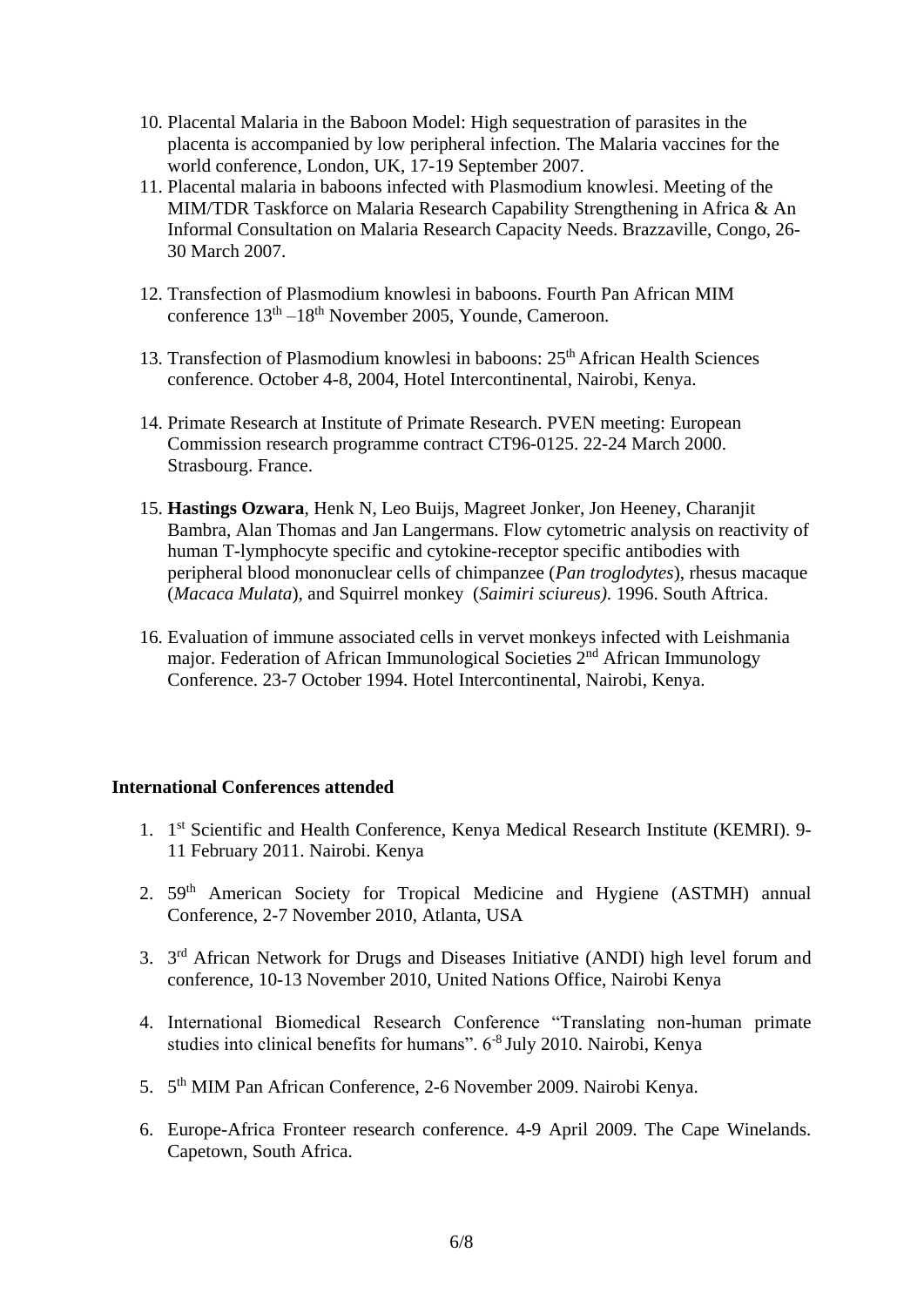- 7. Meeting of the MIM/TDR Taskforce on Malaria Research Capability Strengthening in Africa. Addis Ababa, Ethiopia, 9-14 March 2008
- 8. 4<sup>th</sup> Pan African Multilateral Initiative for Malaria (MIM) conference. 13-18 November 2005, Younde, Cameroon.
- 9. 53rd Annual Meeting of the American Society of Tropical Medicine and Hygiene. November 7-11, 2004, Fontainebleau Hilton Miami Beach, Florida USA.
- 10. 25th African Health Sciences conference. October 4-8, 2004, Hotel Intercontinental, Nairobi, Kenya.
- 11. International meeting on cytokines as natural adjuvants: perspectives for vaccine development. 22-24 April 2002, National Institute of Health of Italy, Viale Regina Elena, 299 – Roma. Rome - Italy.
- 12. Dutch Society for Immunology annual congress. 20-21 December 2001. Golden Tulip Conference Centre, Leeuwenhorst, Noordwijkerhout, The Netherlands.
- 13. NWO WG/Vaccines/Eijkman Graduate School Joint Vaccines Meeting. 23rd Nov. 2001. Faculty of Veterinary Medicine, University of Utrecht. Utrecht. The Netherlands.
- 14. Symposium for the opening of the Centre for Infectious Diseases of the Leiden University Medical Centre in 2000.
- 15. PVEN meeting: European Commission research programme contract CT96-0125. 22- 24 March 2000. Strasbourg. France.
- 16. Netherlands Society for Parasitology Spring meeting. Genomes: from Parasites to Hosts. 10-11 March 2000. Soesterberg. The Netherlands.
- 17. Amsterdam Leiden Institute for Immunology symposium 1999. Leiden University Medical centre.
- 18. Netherlands Society for Parasitology Autumn Symposium. 5<sup>th</sup> Nov. 1999. DLO-Institute for Animal and Health (ID-DLO) Research. Lelystad. The Netherlands.
- 19. VII European commission Malaria Contract Holders' Meeting. 27-29 September 1999; German Cancer Research Centre (DKFZ), Heidelberg, Germany.
- 20. Netherlands Society for Parasitology, Autumn Symposium. 13<sup>th</sup> Nov. 1998. Department of Medical Microbiology and Infectious Diseases, Erasmus Medical Centre Rotterdam. Rotterdam. The Netherlands.
- 21. Netherlands Society for Parasitology spring meeting. Host-parasite interactions: unusual molecules. 13-14 May 1998. Soesterberg. The Netherlands.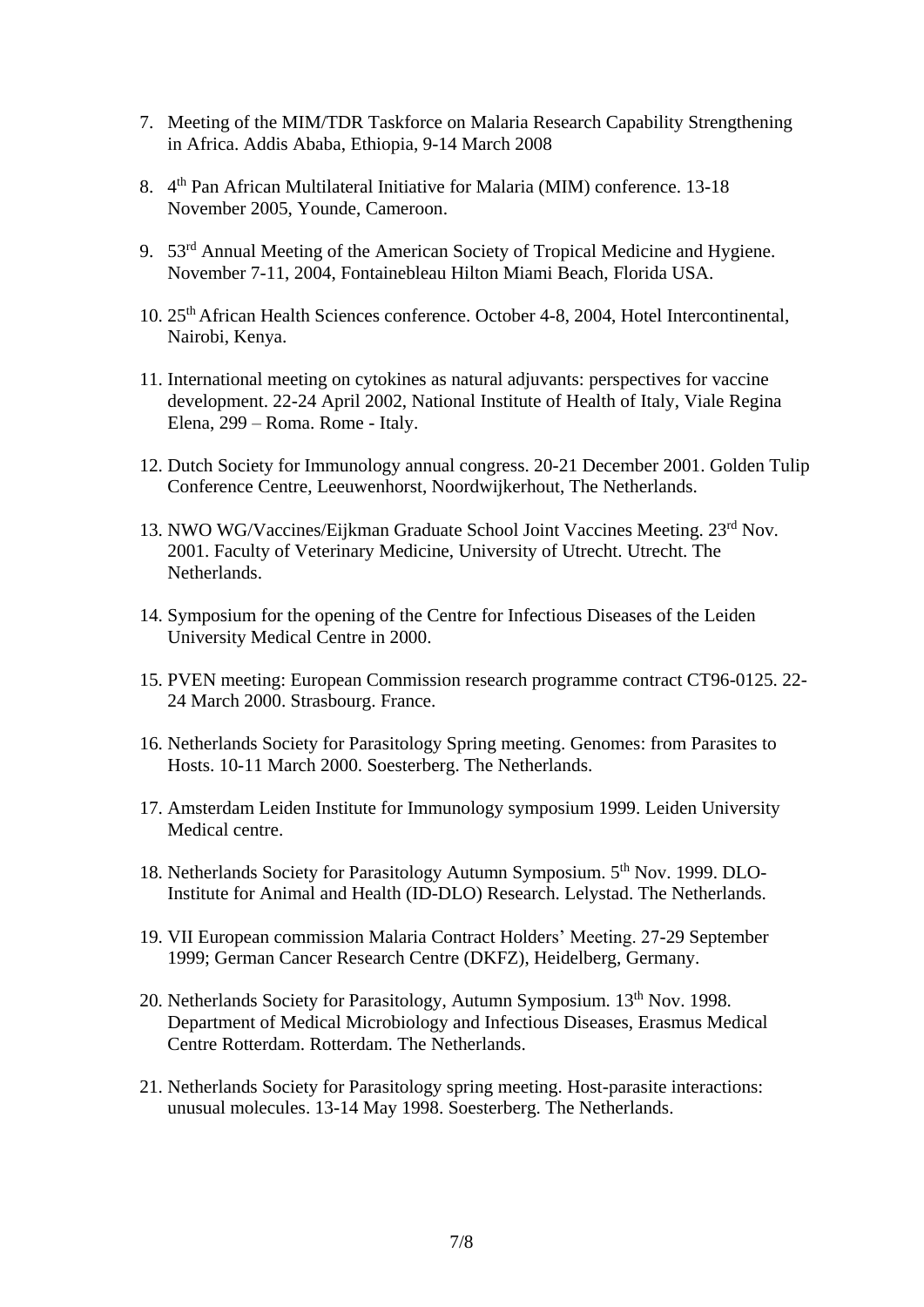- 22. Dutch Society for Immunology symposium. Het beest in de mens: microorganismen en afweer. 2-3 April 1998; De Blije Werelt conference centre, Lunteren, The Netherlands.
- 23. Dutch Society for Immunology annual congress. 17-18 December 1998. Leeuwenhorst Conference Centre, Noordwijkerhout, The Netherlands.
- 24. Federation of African Immunological Societies 2nd African Immunology Conference. 23-7 October 1994. Hotel Intercontinental, Nairobi, Kenya.

# *List of publications*

- Teresia Nyawira, Michael Gicheru, Zipporah Ng'ang'a and Hastings Ozwara. 2011. Acute *Plasmodium knowlesi* H infection in olive baboons (*Papio anubis*) is accompanied by high-level of Gamma interferon. INTERNATIONAL JOURNAL OF BIOLOGY. **In press.**
- Daniel Maina, Gunturu Revathi, Samuel Kariuki, and Hastings Ozwara. 2011. Genotypes and cephalosporin susceptibility in Extended Spectrum Beta-Lactamase producing Enterobacteriaceae in Community. THE JOURNAL OF INFECTION IN DEVELOPING COUNTRIES. **In Press.**
- Maamun JM, Suleman MA, Akinyi M, **Ozwara** H, Kariuki T, Carlsson HE. 2011. [Prevalence of Babesia microti in free-ranging baboons and African green monkeys.](http://www.ncbi.nlm.nih.gov/pubmed/21348608) J PARASITOL. **97**(1):63-7.
- Patrick S. Were, Michael M. Gicheru, Erick Mwangi and **Hastings S. Ozwara** (2010). Prophylactic and therapeutic activities of extracts from *Wurbugia ugandensis* Sprague (Canalliace) and *Zanthoxylum usambarense* (Eng.) Kokwaro (Rutaceae) against *Plasmodium knowlesi* and *Plasmodium berghei.* JOURNAL OF ETHNOPHARMACOLOGY. 130**:158-62**
- Mustafa Barasa, Michael M. Gicheru, Esther A. Kagasi, **Hastings S. Ozwara** (2010). Characterisation of Placental Malaria in olive baboons (*Papio anubis*) infected with *Plasmodium knowlesi* H strain. INTERNATIONAL JOURNAL OF INTEGRATIVE BIOLOGY **9**(2): 54-58
- Serah K. Muthoni, Hastings S. Ozwara, William T. Mutahi and Dorcas S. Yole (2009). Parasitological and Immunopathological responses Balb/C mice with concomitant Schistosoma mansoni and Plasmodium berghei infections. THE INTERNET JOURNAL OF TROPICAL MEDICINE **5**(2).
- James M. Munyao, MM Gicheru, ZW Ngang'a, E. Kagasi and **Hastings Ozwara** (2008). Transfection of *Plasmodium knowlesi* in baboon (*Papio anubis*) provides a new system for analysis of parasites expressed transgenes and host-parasite interface. INTERNATIONAL JOURNAL OF INTEGRATIVE BIOLOGY **2**(2): 100-108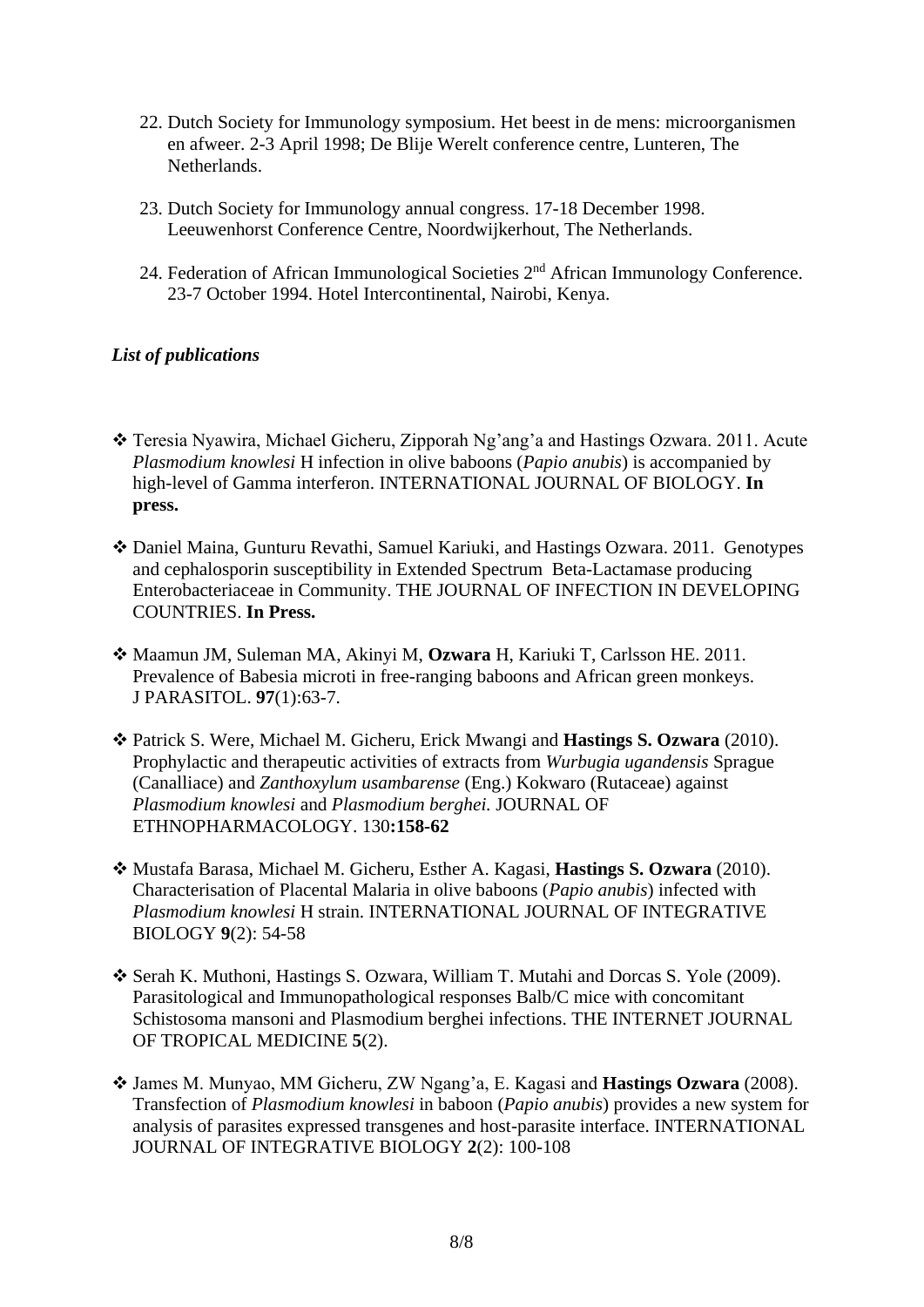- Agam P. Singh, **Hastings Ozwara**, Clemens H. Kocken, Sunil K. Puri, Alan Thomas and Chetan Chitnis. 2005. Targeted deletion of *Plasmodium knowlesi* Duffy binding protein confirms its role in junction formation during invasion. MOLECULAR MICROBIOLOGY **55**(6), 1925–1934
- **H. Ozwara Suba**, J.M. Munyao, E.A. Kagasi, J. M. Mwenda, E. Wango, C.H.M. Kocken, A.W. Thomas (2004). Transfection of *Plasmodium knowlesi* in the olive baboon (*Papio anubis*): a new model for characterization of host-parasite interaction. AMERICAN JOURNAL OF TROPICAL MEDICINE AND HYGIENE **71**(4):24
- **Hastings Ozwara**, Jan AM Langermans, Clemens HM Kocken, Annemarie van der Wel , Peter H van der Meide, Richard AW Vervenne, Jason M Mwenda and Alan W. Thomas. Transfected *Plasmodium knowlesi* produces bioactive host IFN- $\gamma$ : A new perspective for modulating immune responses to malaria parasites. INFECTION AND IMMUNITY. 2003;**71**(8):4375-81.
- **Hastings Ozwara**, Annemarie van der Wel, Clemens H.M. Kocken, and Alan W. Thomas. Heterologous promoter activity in stable and transient *Plasmodium knowlesi* transgenes. MOLECULAR AND BIOCHEMICAL PARASITOLOGY. 2003;**130**:61-64
- **Hastings Ozwara**, Jan A. M. Langermans, Jenneby Maamun, Idle O. Farah, Dorcas S. Yole, Jason M. Mwenda, Horst Weiler, and Alan W. Thomas. Experimental *Plasmodium knowlesi* infection in the olive baboon (*Papio anubis*): severe disease is accompanied with cerebral involvement. AMERICAN JOURNAL OF TROPICAL MEDICINE AND HYGIENE. 2003;**69**(2):188-94.
- Clemens H. M. Kocken, **Hastings Ozwara**, Annemarie van der Wel, Annette L. Beetsma, Jason M. Mwenda and Alan W. Thomas. *Plasmodium knowlesi* provides a rapid *in vitro* and *in vivo* transfection system allowing double crossover gene knockout studies. INFECTION AND IMMUNITY. 2002;**70**(2): 655-60
- **Hastings S. Ozwara**, Clemens H. M. Kocken, David J. Conway, Jason M. Mwenda and Alan W. Thomas. Comparative analysis of *Plasmodium reichenowi* and *P. falciparum* erythrocyte binding proteins reveals selection to maintain polymorphism in the erythrocyte binding region of EBA-175. MOLECULAR AND BIOCHEMICAL PARASITOLOGY2001;**116**:81-84.
- **H. Ozwara** and A.Thomas. Heterologous gene expression in *Plasmodium knowlesi*: a highly manipulable system for characterising structure and function of vaccine candidate molecules. Publication of VII European commission meeting of Malaria Contract Holders. September 1999; Heidelberg, Germany.
- **Hastings Ozwara**, Henk N, Leo Buijs, Magreet Jonker, Jon Heeney, Charanjit Bambra, Alan Thomas and Jan Langermans. Flow cytometric analysis on reactivity of human Tlymphocyte specific and cytokine-receptor specific antibodies with peripheral blood mononuclear cells of chimpanzee (*Pan troglodytes*), rhesus macaque (*Macaca Mullata*), and Squirrel monkey (*Saimiri sciureus)*. JOURNAL OF MEDICAL PRIMATOLOGY 1997; **26**:164-171.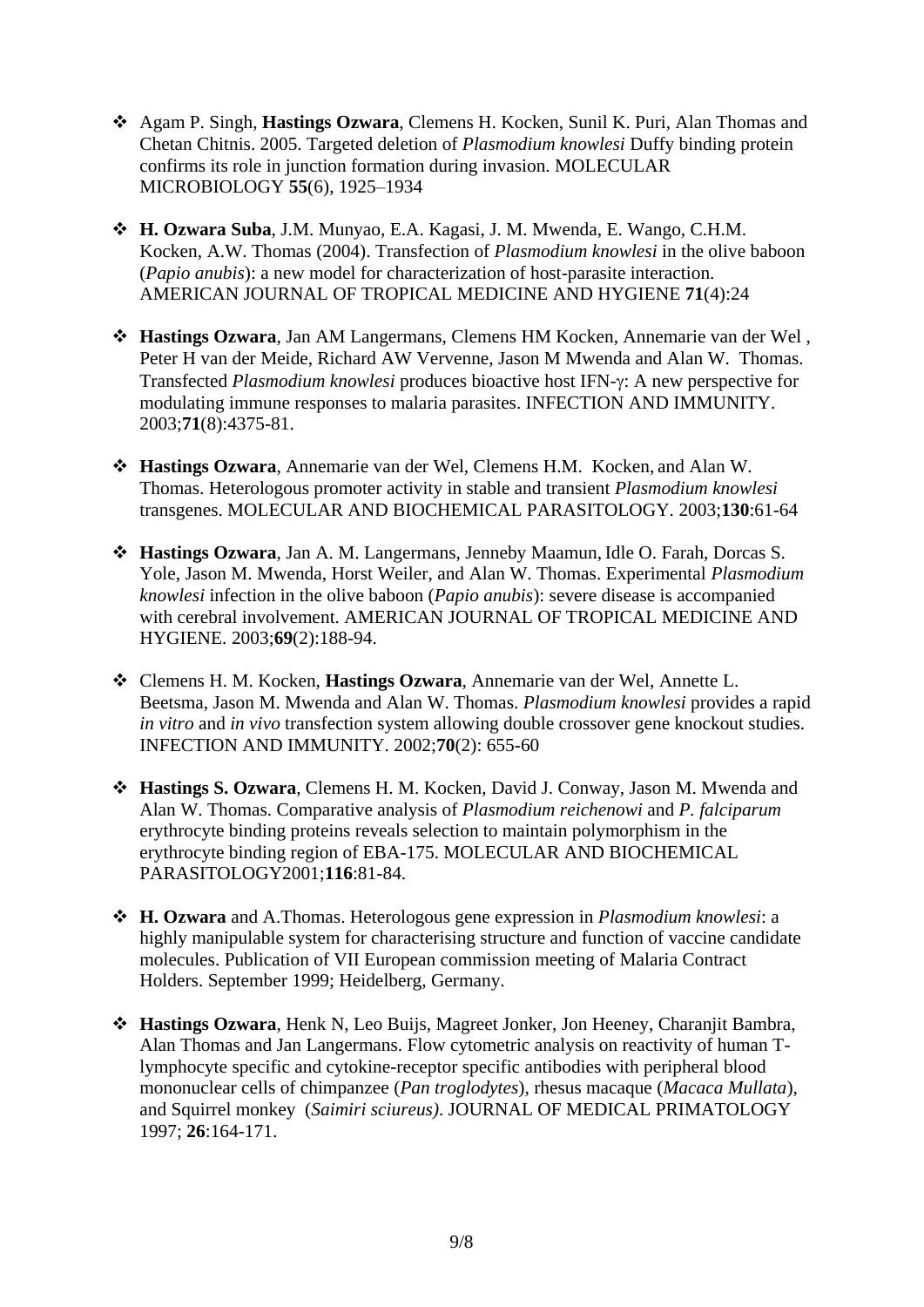**Hastings Ozwara**, Joseph Olobo and Lucy Irungu. Evaluation of immune associated cells in lesions of *Leishmania major* infected vervet monkeys (*Cercopithecus aethiops*). AFRICAN JOURNAL OF HEALTH SCIENCES 1995; **2**:349-353)

## *Fellowships, prizes and awards*

| Year | Award                                                        |
|------|--------------------------------------------------------------|
| 2005 | Multi lateral Initiative for Malaria/African Malaria Network |
|      | travel award.                                                |
| 2004 | American Society of Tropical Medicine Travel award           |
| 2004 | Dutch Scientific Organisation honorary Publication award     |
| 1998 | WOTRO PhD scholarship                                        |
| 1991 | University of Nairobi MSc scholarship                        |

# *International Professional Networks Membership*

- 1. Capacity Strengthening for Malaria Research in Africa (CASMARA)
- 2. International Biomedical Research In Africa (IBRIA)
- 3. East and Central Africa Reference Training Centre for Effective Project Planning in Health Research Network.
- 4. Malaria Reference Reagents Resource Centre (MR4)
- 5. World Health Organization/Health InterNetwork Access to Research Initiative (HINARI).

## *Professional Societies Membership*

- 1. Dutch Society for Immunology
- 2. Dutch Society for Parasitology
- 3. Kenya Society for Immunology
- 4. American Society for Microbiology

## *Community service*

- 1. Trustee, Gataka Childrens trust. Registered in United Kingdom for assisting poor children in Kenya
- 2. Patron: UMURERI self Help group. A CBO whose aim is to improve living conditions of rural communities.
- 3. Programme Director, Friends Children Development Initiative (FCDI): an NGO affiliated with Quarkers church, whose aim is to take care of widows and orphans of AIDS.

*Referees,*

1. Dr. Idle O. Farah, Director General, National Museums of Kenya, P.O. Box 40698 – 00100, Nairobi. Tel. +254 20 3742161/4